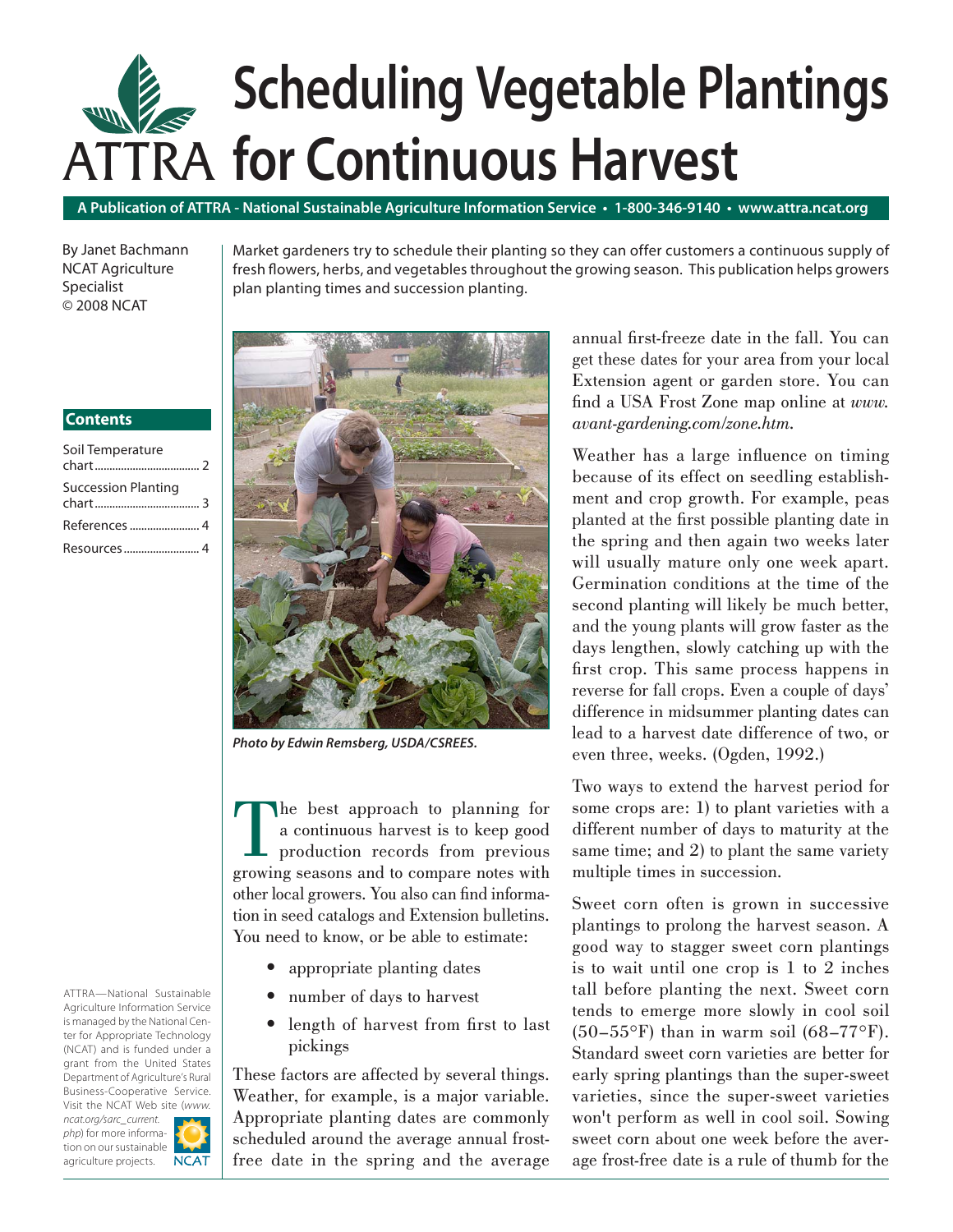very earliest plantings. On the tail end of the planting season, make your last planting about 80 days before the average first fall frost date. In addition to sequential plantings, you can plant varieties that require different lengths of time to reach maturity. For example, some sweet corn varieties are bred to mature in 70 days, while others require 100 days.

Planting in accordance with optimum soil temperature is another common way to schedule plantings. The table below, **Soil Temperature Germination Ranges for Select Vegetables**, provides a quick summary.

| <b>Soil Temperature Germination Ranges for Select Vegetables</b> |                                                                                  |  |  |  |  |  |  |
|------------------------------------------------------------------|----------------------------------------------------------------------------------|--|--|--|--|--|--|
| TEMP (°F)                                                        | <b>PLANT</b>                                                                     |  |  |  |  |  |  |
| $45 - 85$                                                        | cabbage, kale, broccoli, collards (germinate well at 85, seedlings prefer 45-65) |  |  |  |  |  |  |
| $35 - 80$                                                        | lettuce and most salad greens (at more than 80, germination rate drops 50%)      |  |  |  |  |  |  |
| $35 - 75$                                                        | spinach (optimum 68)                                                             |  |  |  |  |  |  |
| $50 - 85$                                                        | onions (optimum 75)                                                              |  |  |  |  |  |  |
| $45 - 95$                                                        | radishes (optimum 85)                                                            |  |  |  |  |  |  |
| $50 - 85$                                                        | beets, Swiss chard (optimum 85)                                                  |  |  |  |  |  |  |
| $60 - 85$                                                        | beans, snap and dry (optimum 80)                                                 |  |  |  |  |  |  |
| $70 - 85$                                                        | beans, lima (optimum 85)                                                         |  |  |  |  |  |  |
| $40 - 75$                                                        | peas (optimum 75)                                                                |  |  |  |  |  |  |
| $60 - 95$                                                        | corn (optimum 95)                                                                |  |  |  |  |  |  |
| $65 - 82$                                                        | tomatoes (optimum 80)                                                            |  |  |  |  |  |  |
| $60 - 95$                                                        | peppers (optimum 85)                                                             |  |  |  |  |  |  |
| $65 - 100$                                                       | cucumbers, melons, squash (optimum 80–95)                                        |  |  |  |  |  |  |
|                                                                  | From: Market News, March 1995.                                                   |  |  |  |  |  |  |

### **Related ATTRA Publications**

Community Supported Agriculture (CSA)

Market Gardening: A Start-up Guide

> Insects and diseases are another major factor that can affect production scheduling. In the humid southeast, tomato growers often plant both spring and fall tomato



*Abundance draws customers at farmers markets. Photo courtesy Jim Lukens, SSAWG.*

crops because the early plants succumb to disease in midsummer. A market gardener in North Carolina reports that she sets out tomatoes three times during the growing season. She also notes that squash vine borer is so bad in summer squash that she only gets about two weeks of harvest from each planting.

Once you have a framework of *possible* planting dates, you can work out your personal plan for successive plantings. The **Succession Planting** chart, on the next page, can be used as a template and adapted for your location.

A beneficial outcome of the Community Supported Agriculture movement, with its heavy emphasis on multiple crops and a continuous supply of customer favorites throughout the season, is the development of record-keeping and crop-planning systems geared to direct market farmers. A few of these can be found through the resources listed below. You can find many others in the ATTRA publication *Community Supported Agriculture (CSA).*

The ATTRA publication *Market Gardening: A Start-up Guide* also provides ideas and resources for vegetable planning and record-keeping. You can find these publications at the website, *www.attra.ncat.org/ attra-pub*, or order a free printed copy by calling 800-346-9140.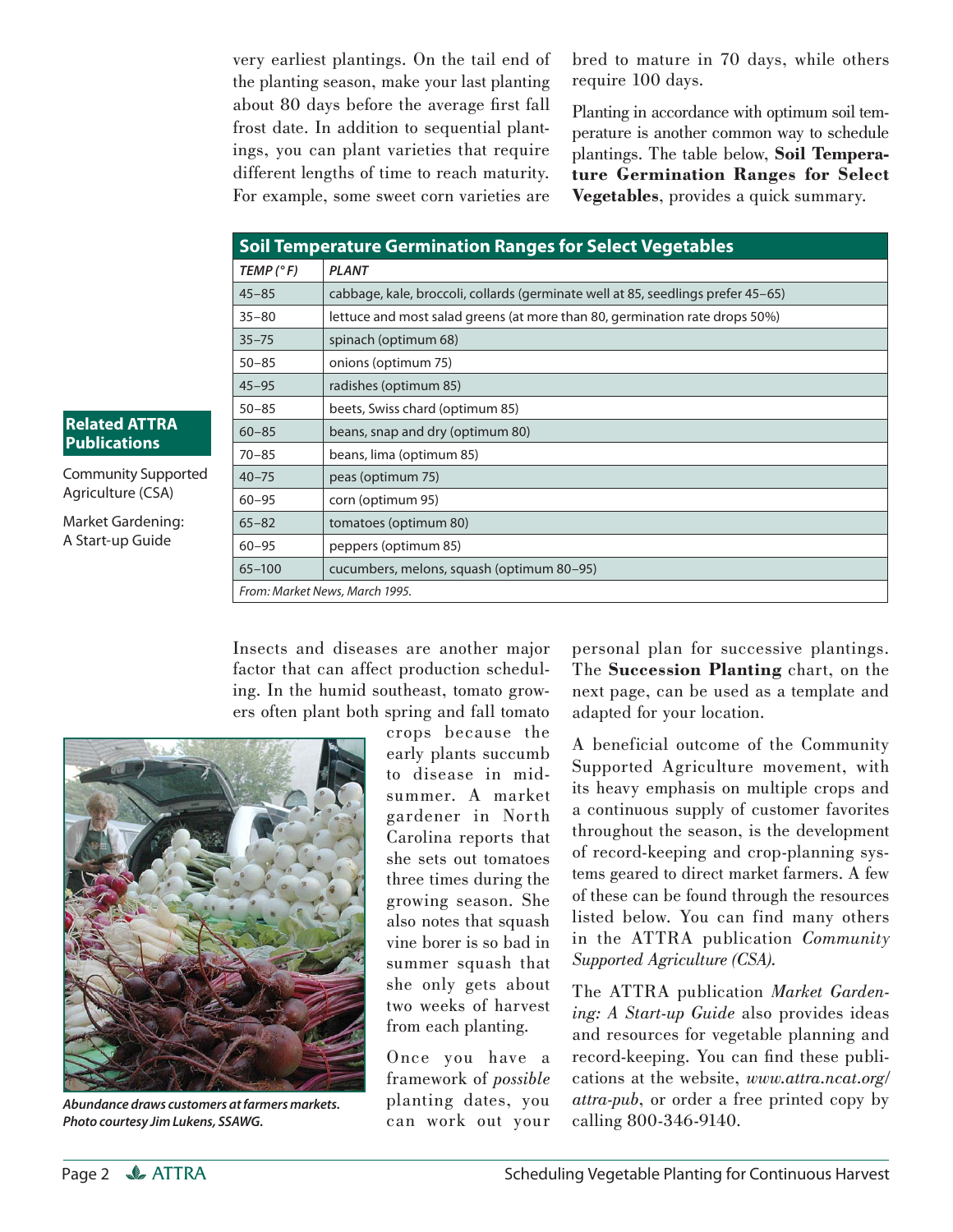## **Succession Planting**

| <b>CROP</b>         | seed<br>to flat,<br>planned | seed<br>to flat,<br>actual | plant<br>to field,<br>planned | plant<br>to field,<br>actual | esti-<br>mated<br>days to<br>harvest | actual<br>days to<br>harvest | length of<br>harvest | interval<br>between<br>plantings | comments             |
|---------------------|-----------------------------|----------------------------|-------------------------------|------------------------------|--------------------------------------|------------------------------|----------------------|----------------------------------|----------------------|
| arugula             |                             |                            |                               |                              | 30                                   |                              |                      | 2 weeks                          | best in cool weather |
| beans, bush         |                             |                            |                               |                              | 60                                   |                              |                      | 2 weeks                          | summer               |
| beans, lima         |                             |                            |                               |                              | 65                                   |                              |                      | $\ast$                           | summer               |
| beans, pole         |                             |                            |                               |                              | 60-70                                |                              |                      | $\ast$                           | summer               |
| beets               |                             |                            |                               |                              | 40-70                                |                              |                      | 2 weeks                          | spring & fall        |
| broccoli            |                             |                            |                               |                              | 60-70 f.t.                           |                              |                      | 2 weeks                          | spring & fall        |
| cabbage             |                             |                            |                               |                              | 70-80 f.t.                           |                              |                      | 3 weeks                          | spring & fall        |
| carrots             |                             |                            |                               |                              | 85-95                                |                              |                      | 3 weeks                          | spring & fall        |
| cauliflower         |                             |                            |                               |                              | 50-65 f.t.                           |                              |                      | 2 weeks                          | spring & fall        |
| collards            |                             |                            |                               |                              | 60-100                               |                              |                      | $\ast$                           | fall                 |
| corn, sweet         |                             |                            |                               |                              | 70-100                               |                              |                      | 2 weeks                          | summer               |
| cucumbers           |                             |                            |                               |                              | 60                                   |                              |                      | 4-5 weeks                        | summer               |
| edamame             |                             |                            |                               |                              | 70                                   |                              |                      | $\ast$                           | summer               |
| eggplants           |                             |                            |                               |                              | 65 f.t.                              |                              |                      | 8 weeks                          | summer               |
| kale                |                             |                            |                               |                              | 40-50                                |                              |                      | 2 weeks                          | spring & fall        |
| kohlrabi            |                             |                            |                               |                              | $50 - 60$                            |                              |                      | 2 weeks                          | spring & fall        |
| lettuce, head       |                             |                            |                               |                              | $70 - 85$                            |                              |                      | 2 weeks                          | spring & fall        |
| lettuce, leaf       |                             |                            |                               |                              | $40 - 50$                            |                              |                      | 2 weeks                          | best in cool weather |
| muskmelons          |                             |                            |                               |                              | 80-90                                |                              |                      | 2 weeks                          | summer               |
| okra                |                             |                            |                               |                              | 70                                   |                              |                      | $\ast$                           | summer               |
| onions, dry         |                             |                            |                               |                              | 90-120 f.t.                          |                              |                      | $\ast$                           |                      |
| onions, green       |                             |                            |                               |                              | 85                                   |                              |                      | 2-3 weeks                        |                      |
| greens              |                             |                            |                               |                              | $30 - 60$                            |                              |                      | 2 weeks                          | best in cool weather |
| peas                |                             |                            |                               |                              | 55-70                                |                              |                      | $\ast$                           | spring & fall        |
| peas,<br>southern   |                             |                            |                               |                              | 65                                   |                              |                      | $\ast$                           | summer               |
| peppers             |                             |                            |                               |                              | 60-70 f.t.                           |                              |                      | $\ast$                           | summer               |
| potatoes            |                             |                            |                               |                              | 90                                   |                              |                      | $\ast$                           | spring & fall        |
| pumpkins            |                             |                            |                               |                              | 90-120                               |                              |                      | $\ast$                           | summer               |
| radishes            |                             |                            |                               |                              | $25 - 30$                            |                              |                      | 2 weeks                          | best in cool weather |
| radishes,<br>daikon |                             |                            |                               |                              | 60-75                                |                              |                      | $\ast$                           | spring & fall        |
| spinach             |                             |                            |                               |                              | $50 - 60$                            |                              |                      | 2 weeks                          | spring & fall        |
| squash, summer      |                             |                            |                               |                              | $45 - 60$                            |                              |                      | 4-8 weeks                        | summer               |
| squash, winter      |                             |                            |                               |                              | 90-120                               |                              |                      | $\ast$                           | summer               |
| tomatoes            |                             |                            |                               |                              | 65-90 f.t.                           |                              |                      | $\overline{2}$                   | summer               |
| turnips             |                             |                            |                               |                              | $35 - 40$                            |                              |                      | 2 weeks                          | best in cool weather |